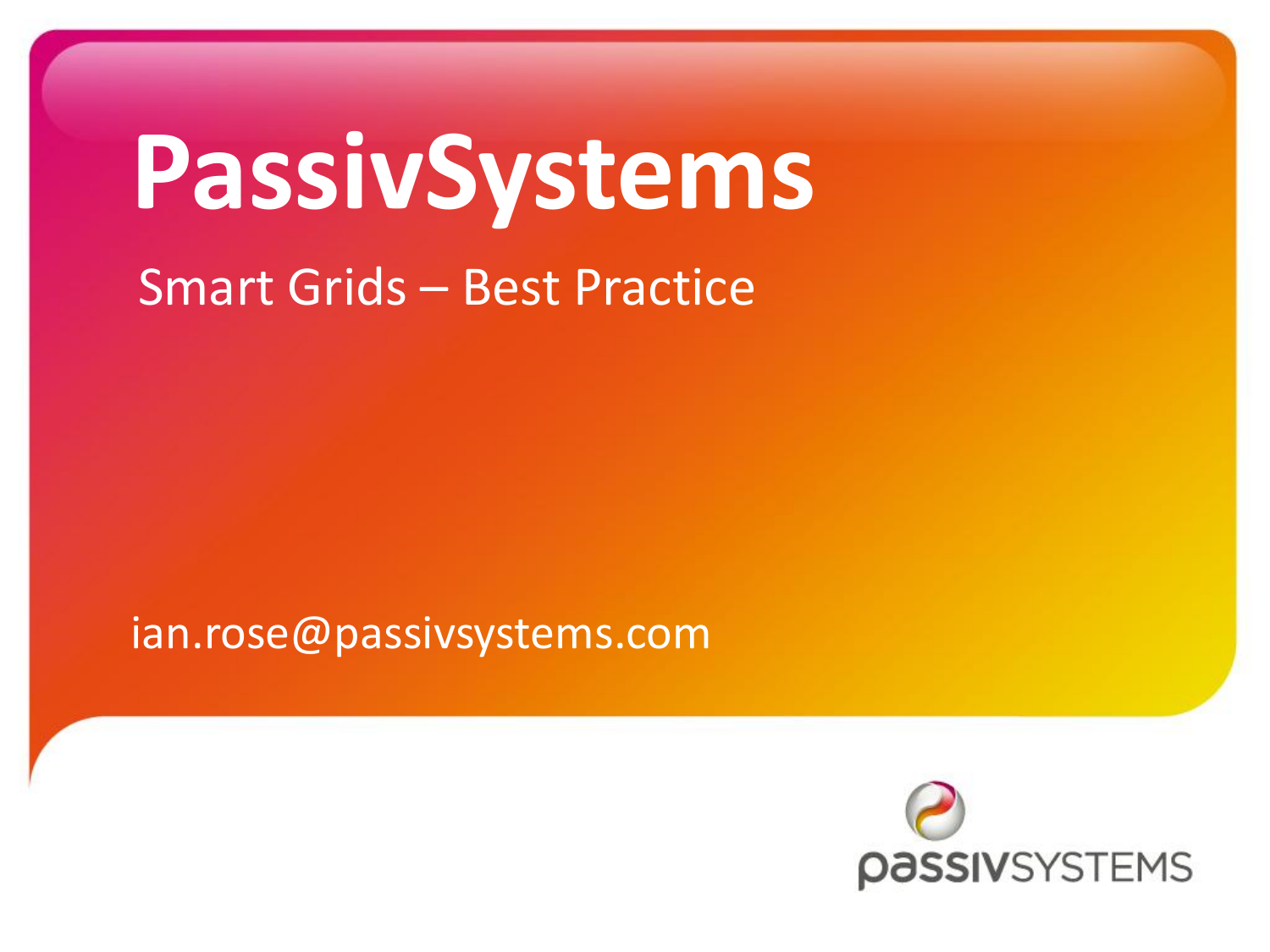### **PassivSystems Limited**

#### **A Connected Home Services business**

- **Software as a Service technology platform**
- **Built around a compelling Home Improvement (HI) consumer value proposition**
- **Delivering cost saving, comfort and control**
- **Adds significant value-add to B2B partners' business models**
- **Home services platform for:**

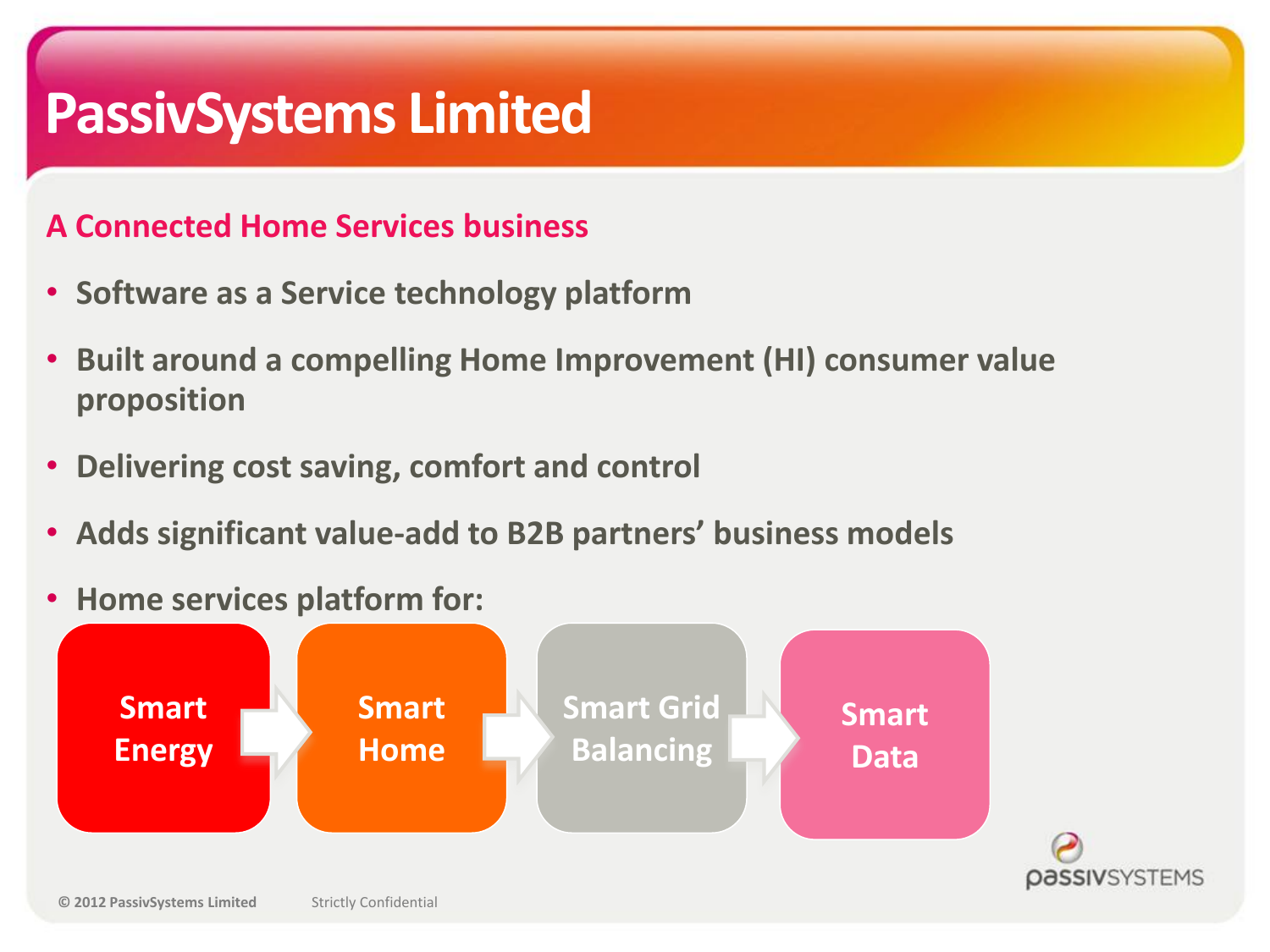# **Software as a Service technology platform**

#### **PassivSystems**

• **Home Services Platform**

**Deployment**

- QoS & brand protection
- Reporting **Services**
- SLA management
- Monitoring & control
- Professional & consumer portals
- Aggregator
- Data analytics

#### **B2B Partner**

• **Platform for B2B business models**

- **Energy Efficiency** Service Providers
- Large HI Traders
- Retailer
- **Utility**
- **Telco**



#### **Homeowner**

- **>ROI on Home Improvement investment**
	- Monitoring & control
	- Energy savings
	- Web & remote



*<u>DASSIVSYSTEMS</u>*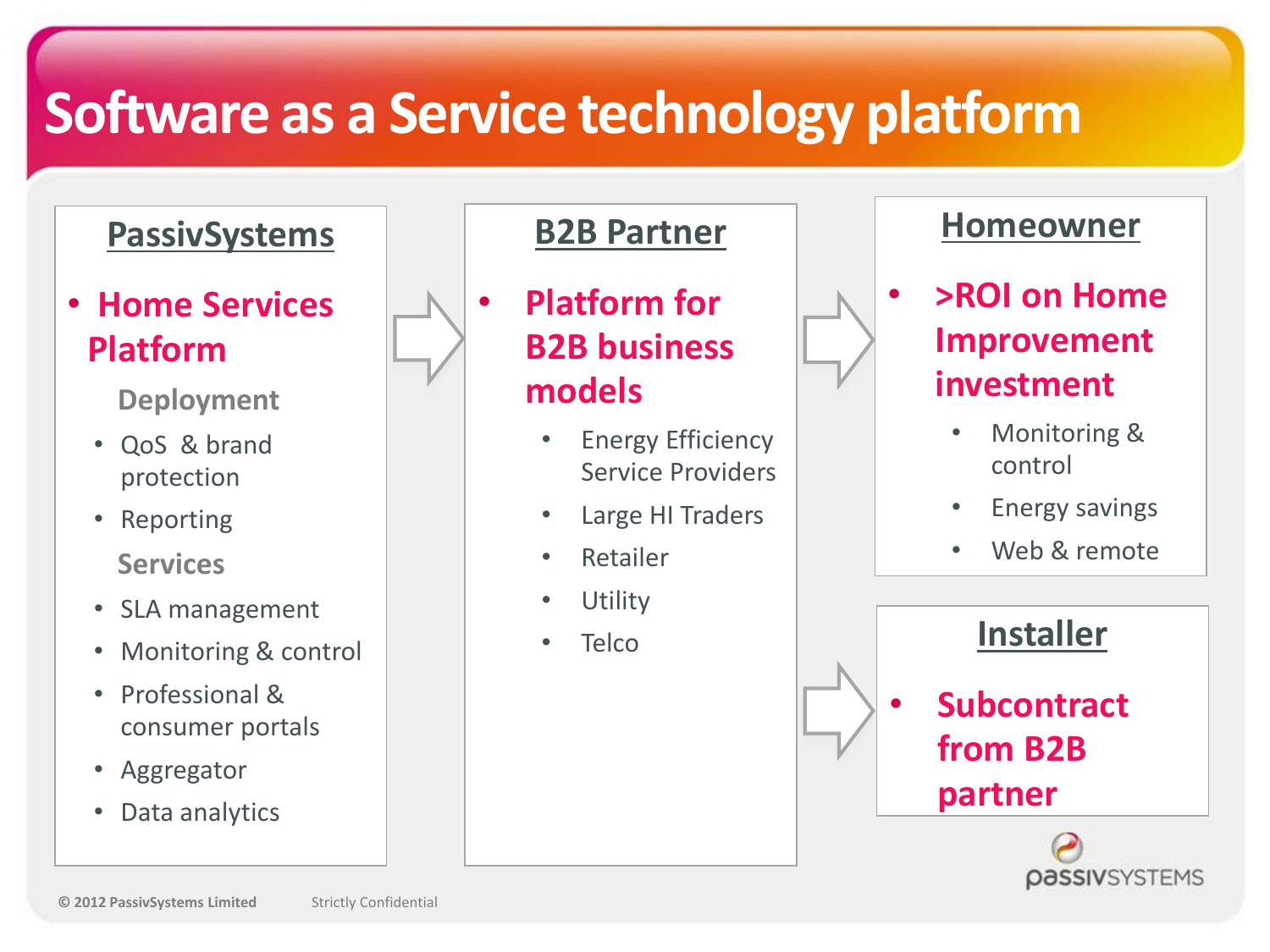# **The technology value stack**



**© 2012 PassivSystems Limited** Strictly Confidential

- Portfolio level view
- Quality of Service Monitoring
- Performance monitoring
- Energy advisory
- TOU tariff management
- Occupancy based scheduling
- C-B-E (Comfort, Balanced, Economy)
- Weather compensation
- Remote control
- Usable UI
- Calling for heat/cooling
- Stand alone control
- Basic energy saving
- Market specific configuration
- Delivery of heating/cooling
- Control of firing
- Internal temperature regulation

**PASSIVSYSTEMS** 

• Safety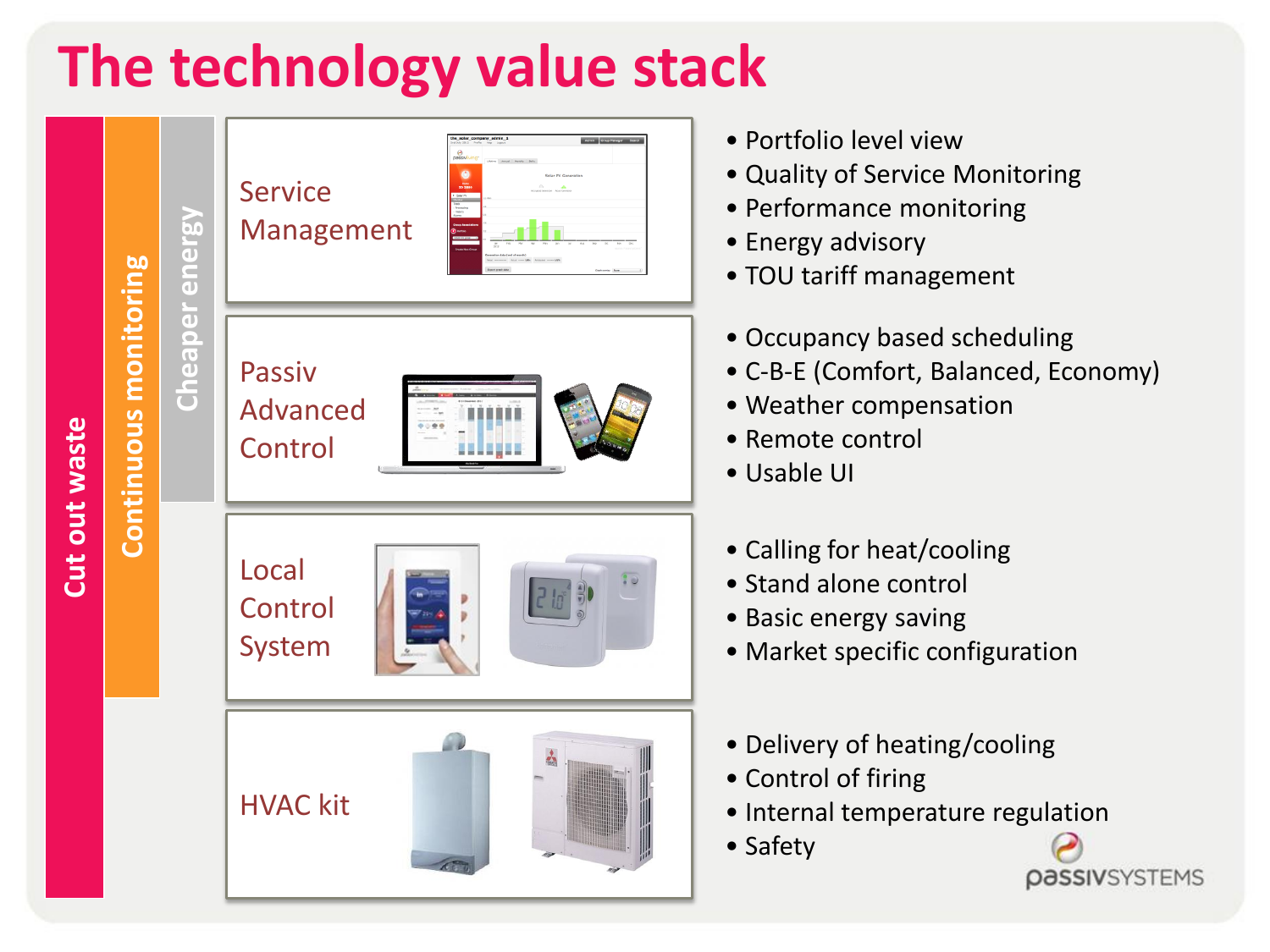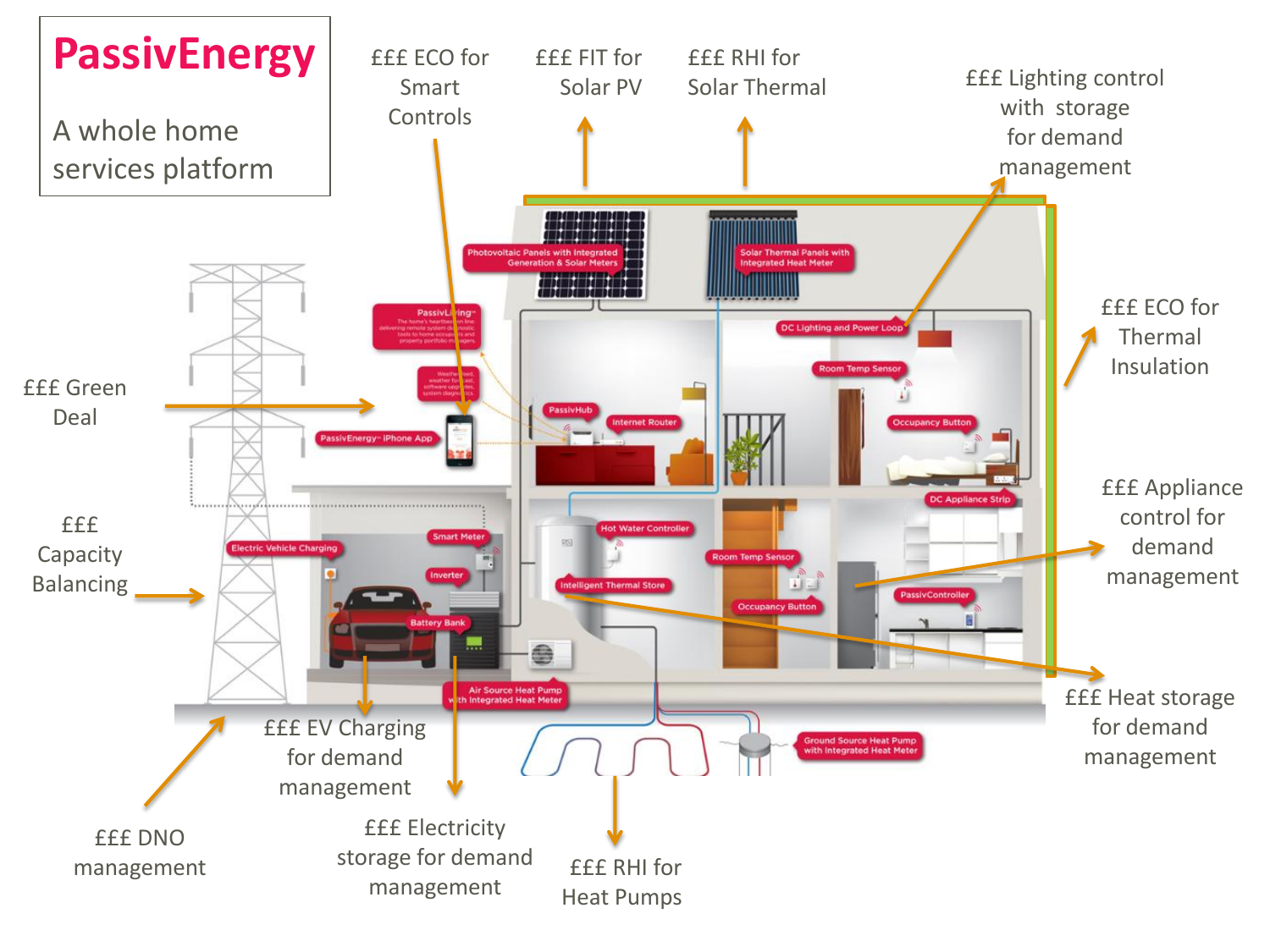### **Domestic Demand Model**

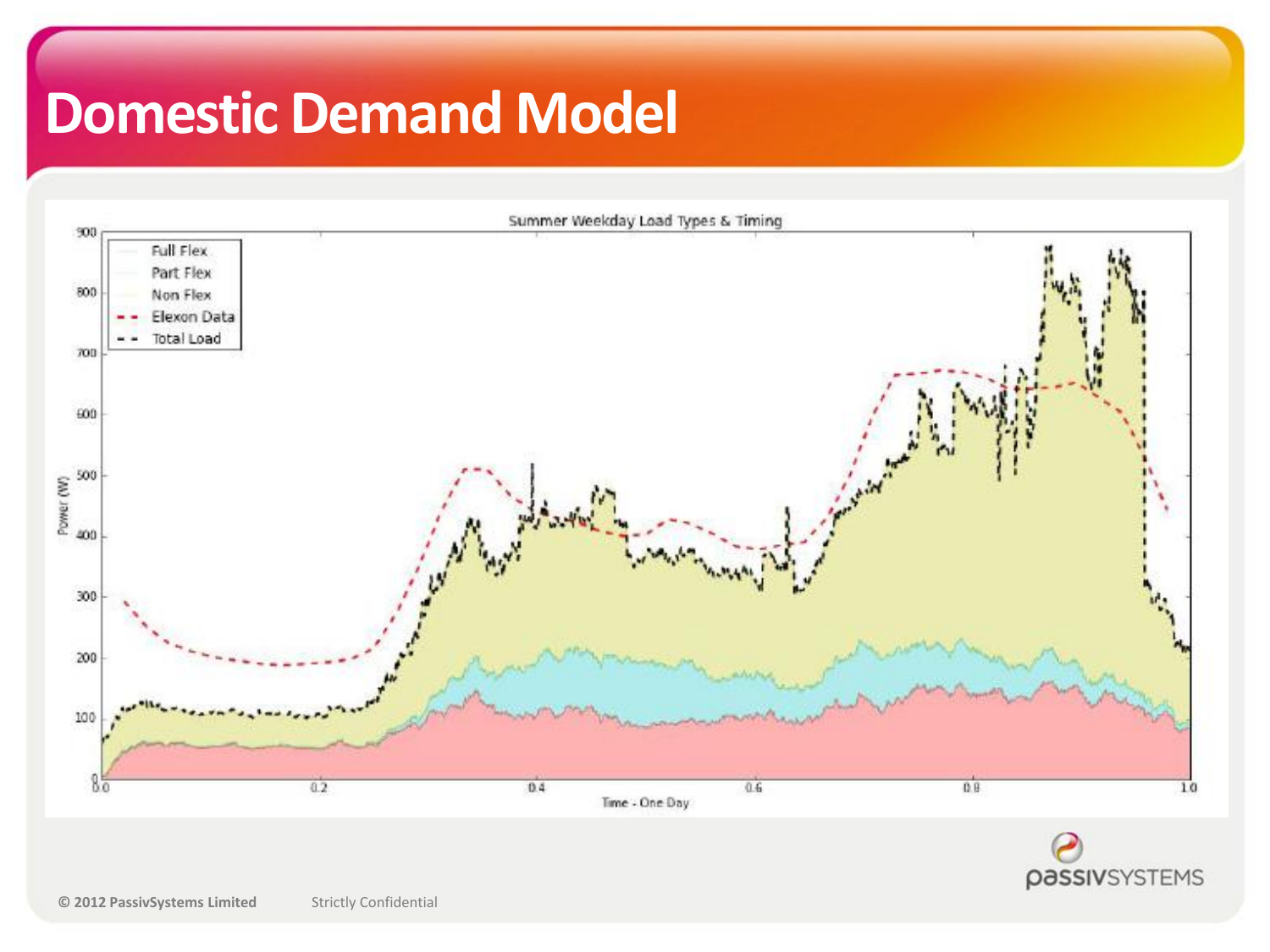# **Using Storage**

#### **Electricity Storage - Removing Peaks**

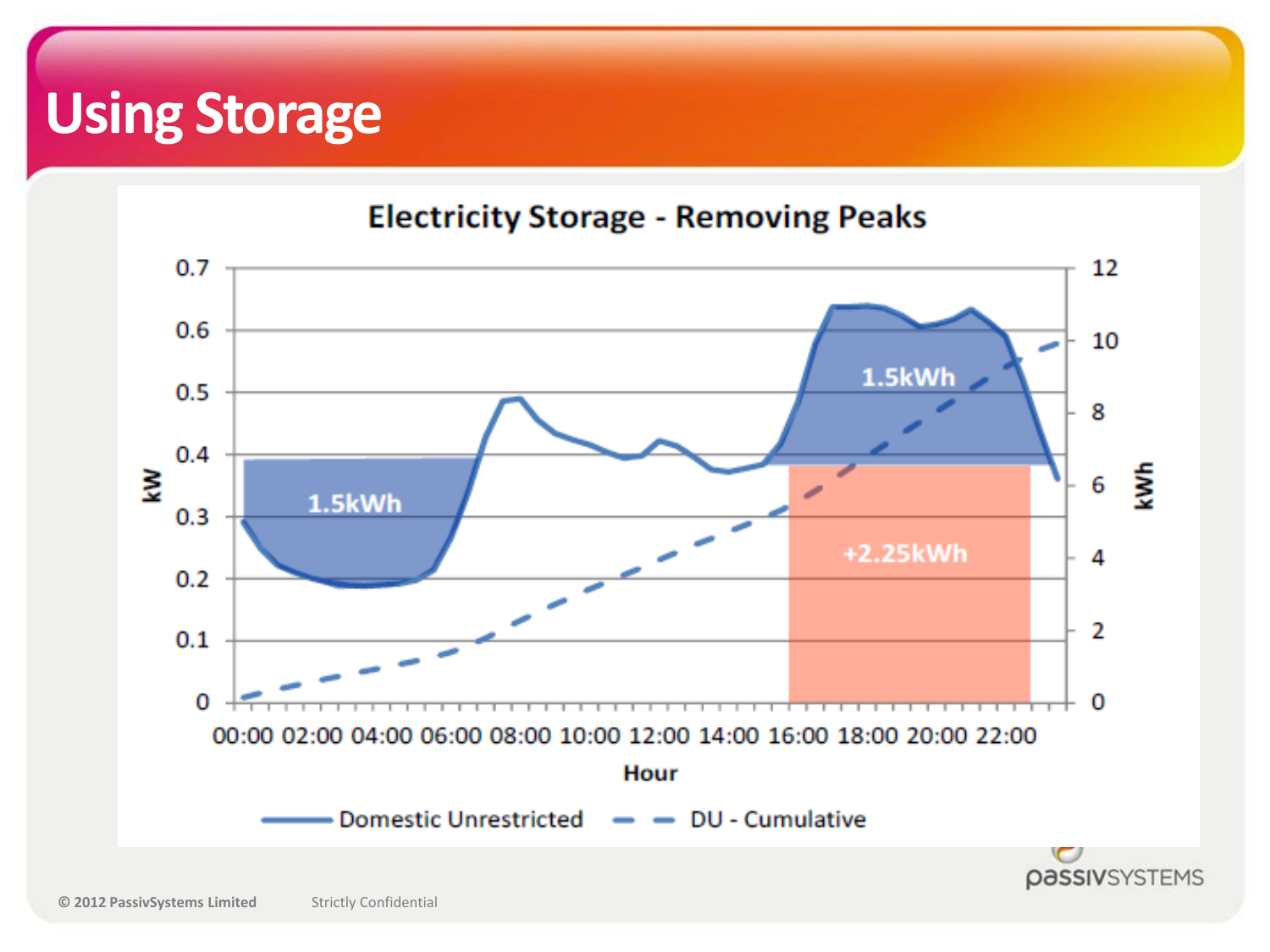# **Model with EV and Heat Pumps**



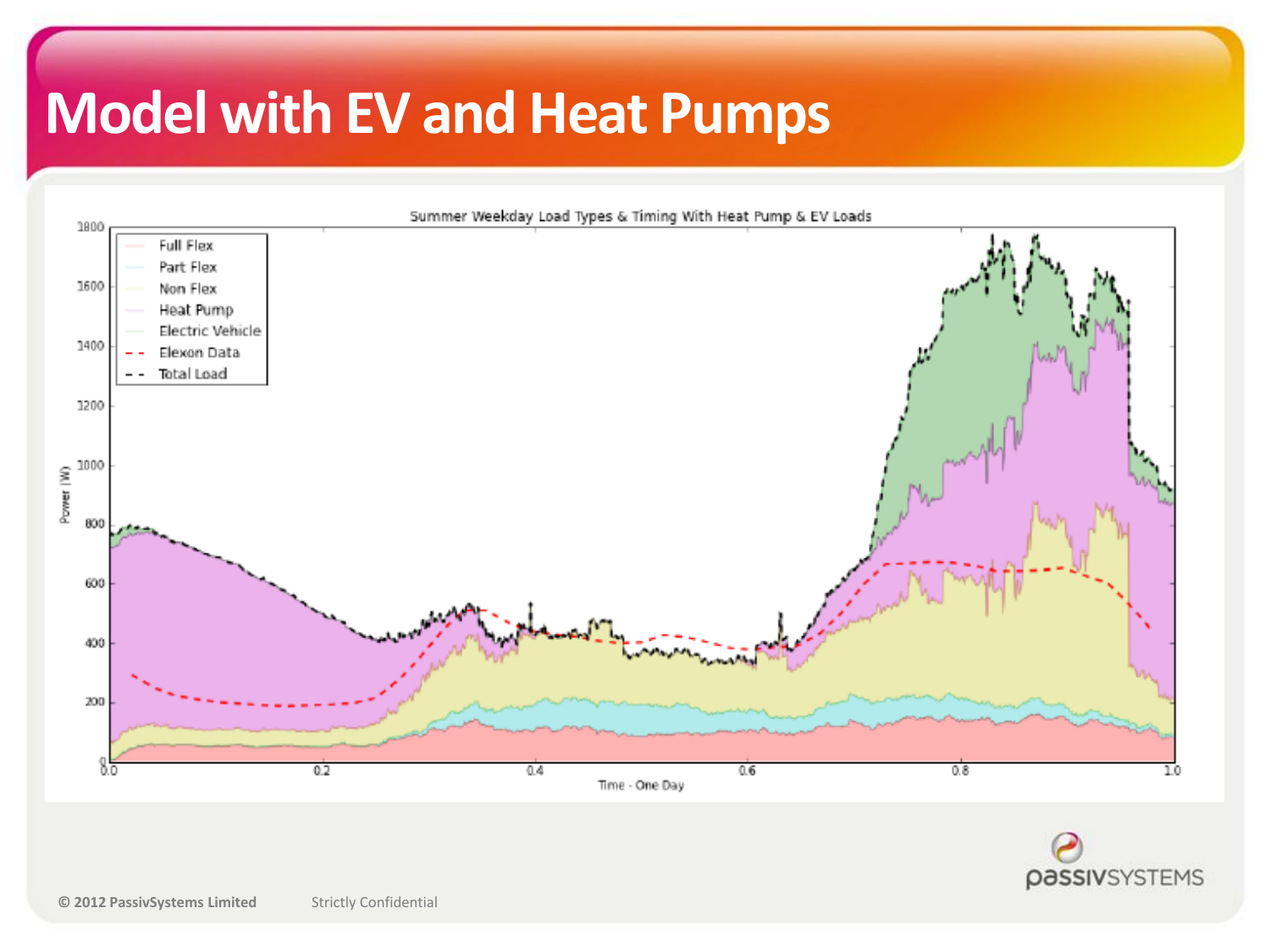#### **Best Practice**

- **Price signals – get the market structure and operation right to get the right price signals to the consumer**
- **Consumer empowerment – allow the consumer to benefit from new technologies, don't lock them out**
- **Automation – don't make the consumer work too hard to realise the benefit**
- **Quality of service – critical to secure consumer buy in**
- **Plan for change – technology will transform this market, utilities & regulators need to keep pace**